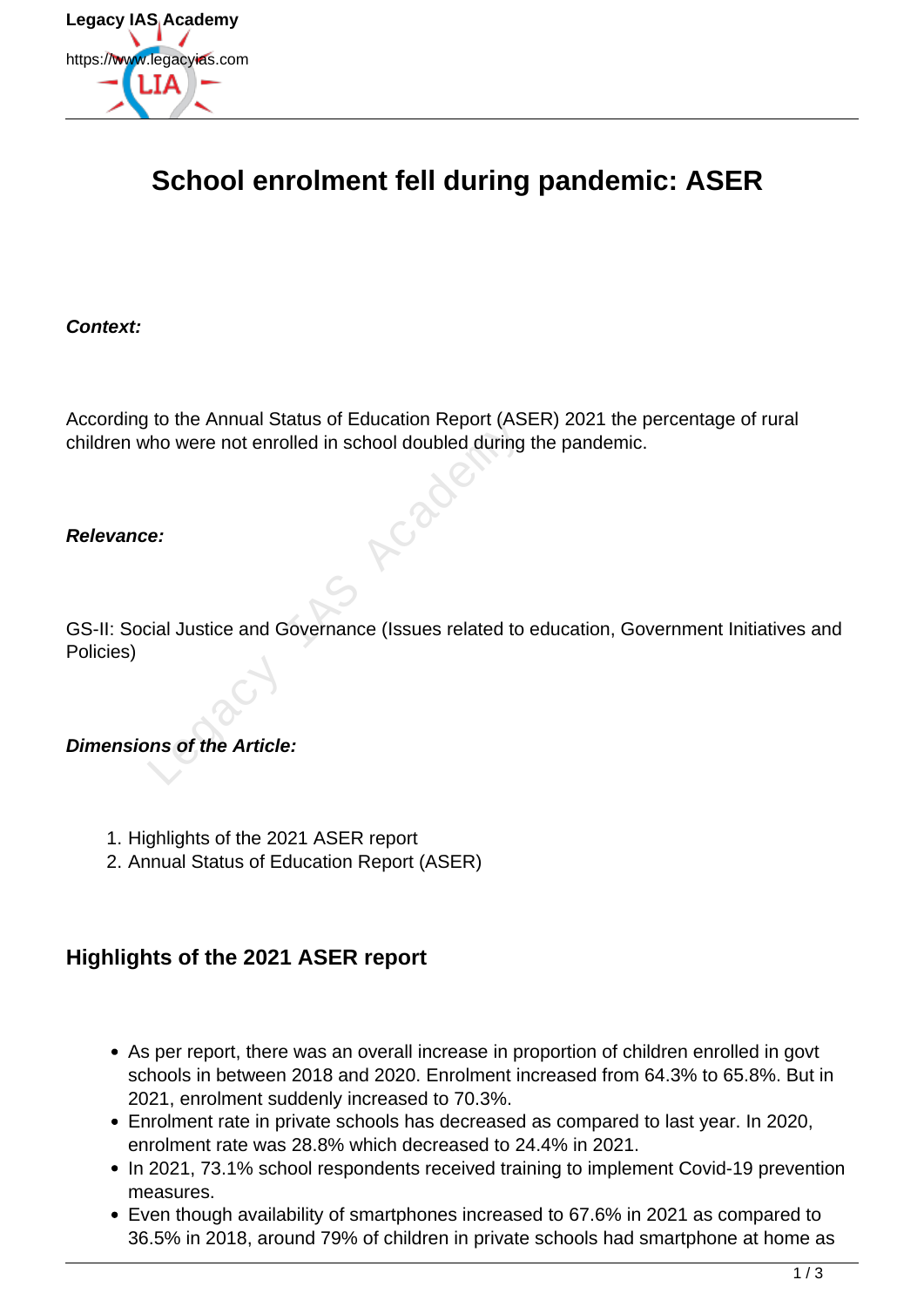

- opposed to 63.7% children in government school.
- Number of school-going children taking tuition increased by 40% during closure of their schools.
- 52% of the respondents cited financial distress caused by Covid-19 pandemic as the reason of increase in enrolments in government school.

# Wide gap

In only five out of 26 States, more than half of the enrolled children did online learning activities at home in 2021 in



## **Annual Status of Education Report (ASER)**

- ASER report is a nationwide survey of rural education and learning outcomes in terms of reading and arithmetic skills that has been conducted by the NGO Pratham for the last 15 years.
- It uses Census 2011 as the sampling frame and continues to be an important national source of information about children's foundational skills across the country.
- ASER 2018 surveyed children in the age group of 3 to 16 years and included almost all rural districts in India and generated estimates of foundational reading and arithmetic abilities of children in the age group 5 to 16 years.
- ASER 2019 reported on the pre-schooling or schooling status of children in the age